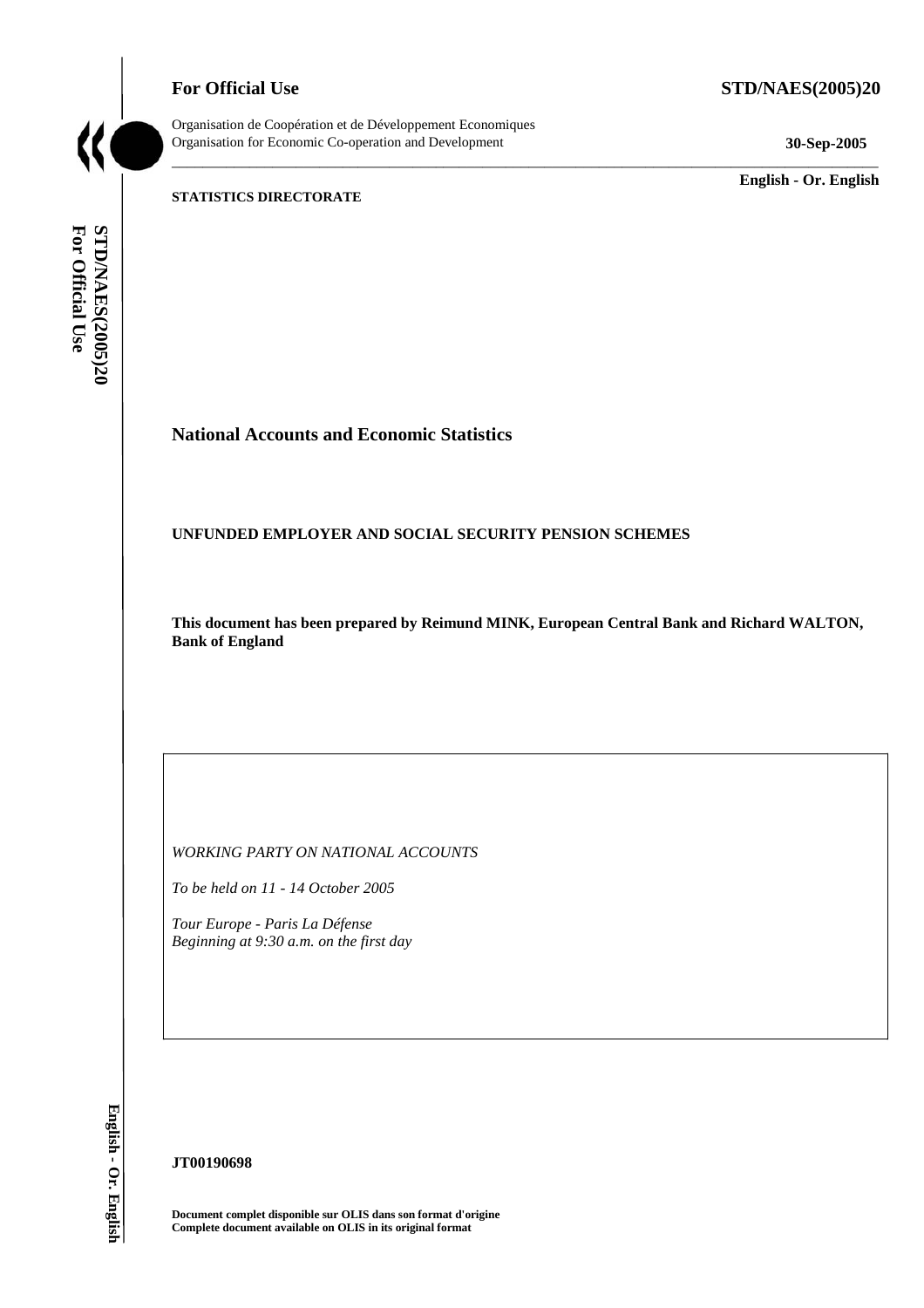# **UNFUNDED EMPLOYER AND SOCIAL SECURITY PENSION SCHEMES**<sup>1</sup>

The Committee for Monetary, Financial and Balance of Payments statistics (CMFB) was established in 1991 to assist the European Commission in drawing up and implementing work programmes concerning monetary, financial and balance of payments statistics. The CMFB is the forum for coordination of statisticians from the National Statistical Institutes and Eurostat on the one hand, and the National Central Banks and the European Central Bank on the other. At its meeting on 7 and 8 July 2005, it agreed with the recommended recording of unfunded employer and social security pension schemes in a separate set of supplementary accounts. This recording is set out in the attached paper. The CMFB stressed that the supplementary accounts should be mandatory, in order to ensure comparability between countries.

The two key concerns regarding the proposals agreed by the CMFB are, first, whether the proposals can handle switches in pension arrangements from funded to unfunded, or vice versa, and, second, that reliable data on pension liabilities are becoming available because of developments in accounting practice.

As regards the first concern - the switch from funded to unfunded employer schemes (or vice versa) the recording is shown in Annex 2 (Table 8) of the document. To reflect such a payment, accounting entries have to be shown for the three parties involved, the funded scheme, the unfunded scheme and the employee. For the funded scheme, the payment is shown in the core national accounts: a financial transaction reducing cash and pension liabilities. For the unfunded scheme (government), the cash is recorded as a resource in the income account (D.9) and as an acquisition of a financial asset - also in the core accounts - increasing its (core) net lending. For the employee (households), the lump sum payment is a use for the employee reducing its pension reserves and also its (core) net lending. In parallel - in the supplementary accounts - the (implicit) pension reserves of households increase by the same amount as the (implicit) pension liabilities of the unfunded scheme. The corresponding entries are made in the supplementary accounts as an adjustment for the change in net equity of households in pension funds reserves (D.8) in the use of disposable income account and in the financial account (F.612).

As regards the second concern – reliable data – actuarial calculations are typically not available for unfunded employer and social security schemes in the European Union. As actuarial estimates may not always be derived on the basis of standard valuation techniques as applied for private sector funded pension schemes, some difficult measurement issues are bound to arise. The results are volatile, revisions are significant and complicated model calculations would have to be carried out. The CMFB agreed that the use of mandatory supplementary accounts would facilitate the harmonised implementation of reliable statistics based on actuarial calculations carried out by Statistical Offices.

This solution gives flexibility for users of the national accounts which reflect the different nature of funded and unfunded schemes. Analysis can focus on the estimates of funded schemes in the core accounts. To see the complete picture, users can combine information from the core accounts and from the supplementary accounts.

<sup>|&</sup>lt;br>|<br>| Issue 2 of the list of items to be reviewed when updating 1993 SNA.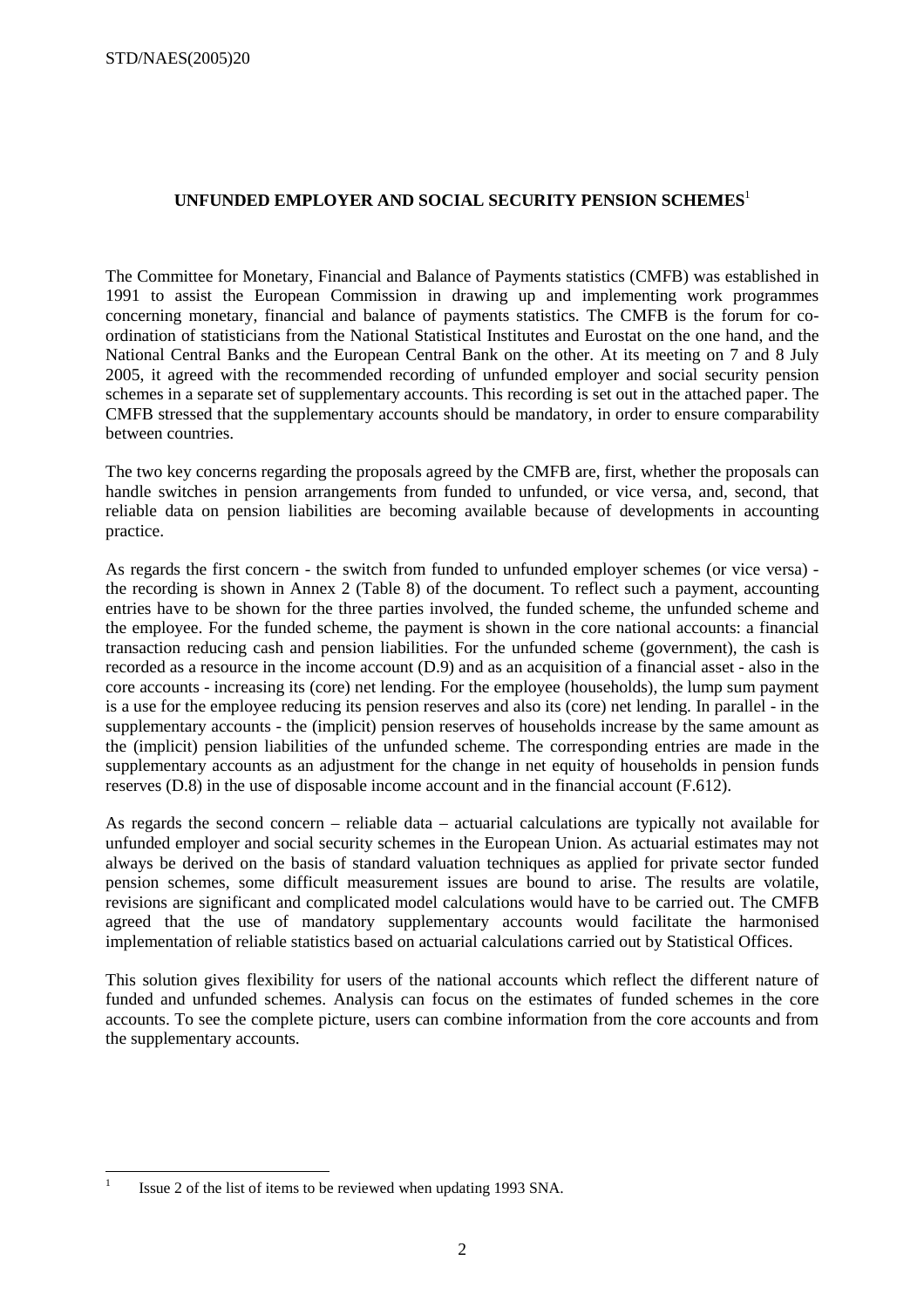## **30TH MEETING OF THE COMMITTEE**

## **ON MONETARY, FINANCIAL AND BALANCE OF PAYMENTS STATISTICS**

#### **Luxembourg, 7 - 8 July 2005**

## **PART A - ITEMS FOR DISCUSSION**

#### *Item A.7.2 of the agenda*

Unfunded employer and social security pension schemes

Unfunded employer and social security pension schemes 2

#### **Executive Summary**

*Employer pension schemes are schemes organised by employers for their own employees, which may be either funded or unfunded. A funded employer retirement pension scheme belongs to the sector holding the funds, either the sector of the employer if it concerns a non-autonomous pension fund or the sector insurance corporations and pension funds if it concerns an autonomous pension fund. Unfunded schemes may be organised for civil servants, for instance, and belong to the employer's sector - often general government. As liabilities for unfunded pension schemes are not recorded in the 1993 SNA, the impact on the sector's net lending/net borrowing is determined by the size of the payment of pensions to retired employees minus current employee contributions, while no financial asset or liability is recorded in the financial account. However, to increase comparability between such funded and unfunded schemes, the 1993 SNA proposes to show, as memorandum items, the net present value of such obligations in the form of assets of households and liabilities of the employer sector. The GFSM 2001 even recommends to explicitly recording the liabilities of unfunded government employer pension schemes in the government accounts.* 

*The recommended solution in the new SNA for recording of stocks and flows related to unfunded pension schemes operated by governments or other sectors for their employees and to social security pension schemes is to show them in a set of supplementary estimates. In this context, the same rules are applied as for funded schemes, but the model assumptions should be made explicit. Preferably, a sensitivity analysis should be conducted. As a result, the current treatment of unfunded schemes in the core accounts does not change, while all supplementary model estimates are recorded in a separate set of flow accounts and balance sheets.* 

*The recommended solution set out in the note has already been presented at the recent Financial Accounts Working Group meeting from 9 to 11 May 2005 in Luxembourg and at the ECB's Statistics Committee meeting from 18 to 20 May 2005 in Paphos. In both meetings, the recommended solution was unanimously considered as the preferred one. In the same vein, the Statistics Committee stressed that a common European approach on this issue in the context of the SNA update would be greatly appreciated.* 

*Does the CMFB agree with the recommended treatment of* 

*(a) Unfunded employer pension schemes? and* 

*(b) Social security schemes in a separate set of supplementary accounts?*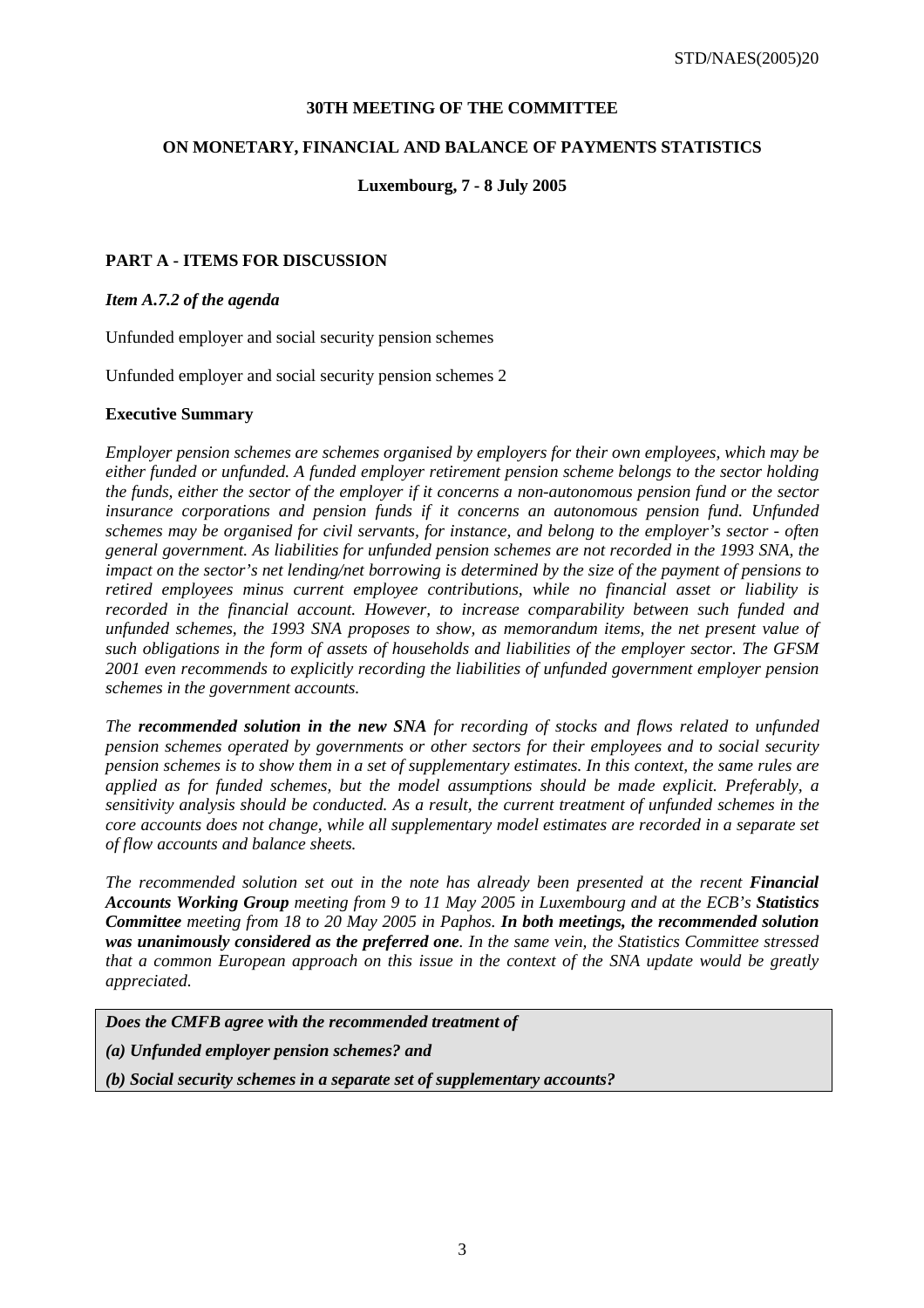## **1. Introduction**

1. Employer retirement pension schemes are schemes organised by employers for their own employees, which may be either funded or unfunded. A funded employer retirement pension scheme belongs to the sector holding the funds, either the sector of the employer if it concerns a non-autonomous pension fund or the sector insurance corporations and pension funds if it concerns an autonomous pension fund. Unfunded schemes may be organised for civil servants, for instance, and belong to the employer's sector - often general government. As liabilities for unfunded pension schemes are not recorded in the 1993 SNA, the impact on the sector's net lending/net borrowing is determined by the size of the payment of pensions to retired employees minus current employee contributions, while no financial asset or liability is recorded in the financial account. However, to increase comparability between such funded and unfunded schemes, the 1993 SNA proposes to show, as memorandum items, the net present value of such obligations in the form of assets of households and liabilities of the employer sector. The GFSM 2001 even recommends to explicitly recording the liabilities of unfunded government employer pension schemes in the government accounts.

2. The note presents first the current position in the 1993 SNA and the related manuals like the 1993 ESA and the GFSM 2001 (Section 2). It also discusses the reasons why to change the 1993 SNA in relation to the treatment of unfunded employer pension schemes (Section 3). After having evaluated on the proposed alternative solutions (Section 4), the note describes the preferred recommended solution (Section 5) and the implications for the system (Section 6).

## **2. Current position in the 1993 SNA and in related manuals**

3. The 1993 SNA recognises unfunded pension obligations neither as liabilities of unfunded employer retirement pension schemes, operated by governments or corporations, nor as financial assets of the beneficiaries. This is done so because unfunded pension obligations are not seen as liabilities in a strict sense, because they can be altered unilaterally at any time. Furthermore, their estimation is highly dependent on a series of assumptions subject to major revisions such as the projection of future interest rates.

4. Further, the current SNA distinguishes between social security schemes and employer insurance schemes, and among the latter between funded and unfunded schemes. Concerning net equity in unfunded pension schemes, the SNA93 proposes *"that the present value to households of promises by these schemes to pay future pension benefits be shown as memorandum items in the balance sheets as assets of households. Liabilities of equivalent amount may also be shown as memorandum items for the employer sectors liable to pay these benefits.*" 2

5. Contrary to the SNA93, the IMF's Government Finance Statistics Manual 2001 (GFSM 2001) recommends, that "transactions in unfunded government employer retirement schemes are considered in this manual to involve a contractual liability for a government to its employees. As a result, the receipt of contributions to such schemes is considered to be an incurrence of a liability, and the payment of retirement benefits is considered to be a reduction of the same liability."*<sup>3</sup>* Consequently, the stocks of government liabilities for all employer schemes, both funded and unfunded, are recognised as insurance technical reserves.

6. The *European System of Accounts (1995 ESA)* is, like the 1993 SNA, quite clear on the treatment of such unfunded schemes. The 1995 ESA defines social insurance schemes as schemes organised for

 $\frac{1}{2}$ See SNA93, paragraph 13.89.

<sup>3</sup> See GFSM, paragraph 4.35.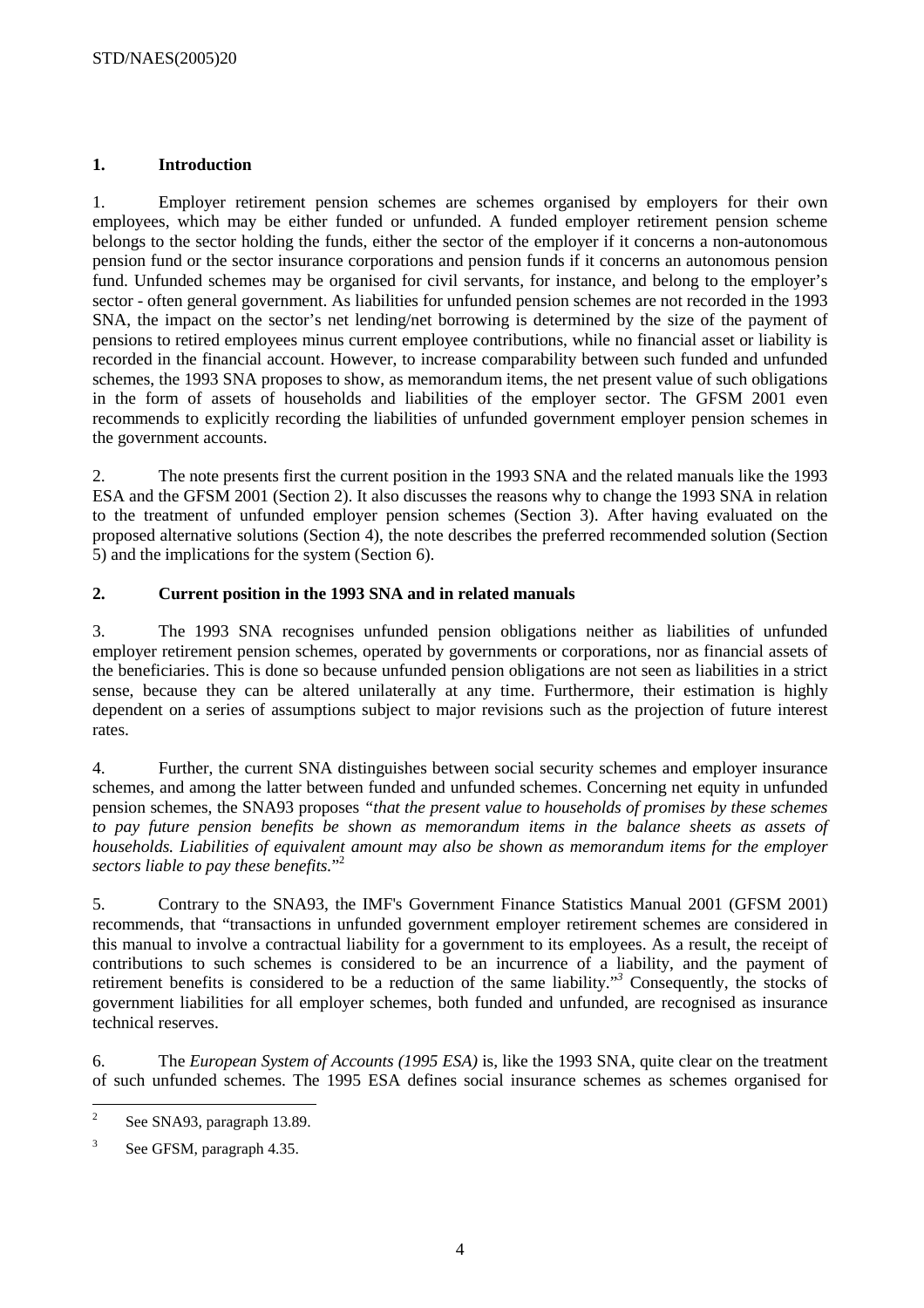certain groups who are obliged to participate.<sup>4</sup> Different cases can be distinguished for social insurance schemes. In particular, if these schemes are organised by employers for their own employees they should be classified in the sector of the employer. As such schemes do not form separate units from the employers operating them, all transactions are between the employer's sector and the household sector. Schemes organised for other groups, either funded or unfunded, and controlled by government, should be classified in the government sector (Annex 1).

7. The 1995 ESA also states that "provisions or similar funds constituted by employers to provide employees with pensions (non-autonomous pension funds) are only included in the category insurance technical reserves if they are calculated according to actuarial criteria similar to those used by insurance corporations and autonomous pension funds." Furthermore, provisions are excluded "established by institutional units classified in the sub-sector social security funds (S.1314). In the system, these provisions are not liabilities of the social security funds sub-sector."*<sup>5</sup>*

## **3. Reasons for changing the 1993 SNA**

8. There are mainly three reasons for changing the treatment of unfunded employer retirement pension schemes in the 1993 SNA. First, the different accounting for funded and unfunded schemes leads to different 'effects' on key variables like income, net lending/net borrowing, financial assets or liabilities. Accordingly, sub-optimal decision making in terms of economic efficiency might be a result as policy makers and economic agents plan, monitor and judge their activities based on data from national accounts. Second, unfunded employer pension schemes are particularly significant for the general government and the public sector. In the light of demographic developments and the foreseeable fiscal burden from ageing populations in almost all developed economies, there is a well-founded interest in having available more comprehensive statistical information on future commitments of governments.<sup>6</sup> This also refers to the impacts of pension reforms being undertaken and/or being at the political agenda in many countries. Third, the convergence of the international statistical standards and the international accounting standards (IAS) is aimed at, and the treatment of unfunded employer retirement pension schemes in the 1993 SNA deviates from the IAS and from the International Public Sector Accounting Standards (IPSAS). These accounting standards recognise unfunded employer retirement pension obligations as liabilities.<sup>7</sup>

9. Accordingly, the current treatment of unfunded employer retirement pension schemes in the 1993 SNA is criticised. It is argued that, for reasons of comparison, such obligations, that seem to be liabilities, should be reflected in the core accounts of the 1993 SNA. Furthermore, the reporting of unfunded pension liabilities as memorandum items, as recommended by the 1993 SNA, has not yet been applied in practice. Therefore, the new SNA should inform on the financial assets and liabilities of such schemes.

10. There are essentially two views on how to integrate such statistical information into the new SNA. First, it is proposed to treat unfunded employer pension schemes similar to funded schemes, despite their quite different legal status. This means that employer unfunded pension obligations are recognised as if they are normal liabilities, which implies the recording of corresponding financial assets and liabilities in the core accounts. Second, taking into account the various reasons why funded and unfunded schemes are

 $\frac{1}{4}$ See ESA95, paragraphs 4.87 and 4.86(a).

<sup>5</sup> See ESA95, paragraphs 5.101 and 5.102.

<sup>6</sup> In line with the conclusions of the October 2003 Economic Policy Committee (EPC) report on the impact of ageing populations on public finances, the EPC discussion in September 2004 and the recent conclusions by the ECOFIN Council, further work on how to take into account implicit/contingent liabilities in the budgetary surveillance exercise will be required by the end of 2006. See Report of the ECOFIN Council to the European Council, Improving the implementation of the Stability and Growth Pact, 21 March 2005.

<sup>7</sup> The IAS 37 and the IPSAS 19 deal with provisions, contingent assets and contingent liabilities.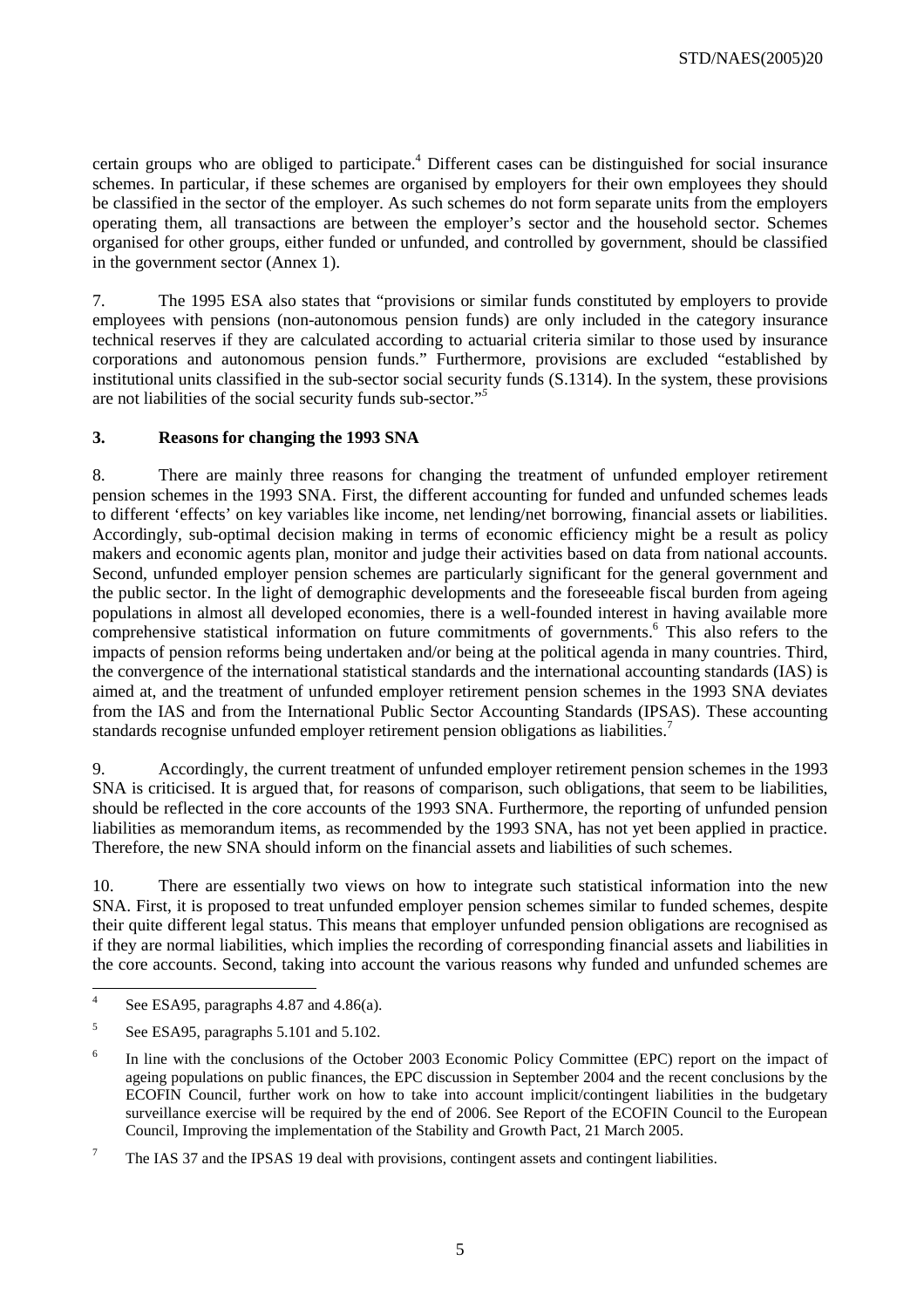different in an economic sense, it is recommended to record unfunded pension obligations in a set of supplementary accounts.<sup>8</sup>

# **4. Evaluation of the proposed alternative solutions**

11. Based on the work of the IMF's Electronic Discussion Group (EDG) on pensions and of the Eurostat Task Force on SNA it can be considered that viewpoints how to record unfunded pension obligations in the SNA have been maturing and converging, and that the basis for a common orientation exists encompassing the two options as shortly described above.

# *4.1 Recording of unfunded pension obligations as liabilities in the core accounts*

12. If this option was chosen, the recording of unfunded pension schemes operated by governments or other sectors for their employees would have to be recorded as if they were funded schemes. It would mean that a liability of general government or of other sectors has to be recorded equal to the net present value of the accrued "moral" pension rights of its employees in unfunded pension schemes. As this may not be derived on the basis of standard actuarial valuation techniques as applied for private sector funded pension schemes, some difficult measurement issues are bound to arise. One refers to the question of which discount rate to use for the calculation of the net present value of the expected future payments. Other actuarial assumptions needed are the average life expectancy of the scheme members and their final salaries. Particularly the latter can hardly be estimated with some degree of reliability.

13. Changes in the assets and liabilities for pensions are due to various kinds of financial transactions such as increases in accrued pension rights from employees' current work or bought by actual employees' contributions. Furthermore, there are also increases in the net present value of accrued pension rights arising from the passage of time (unwinding of the discount). Increases or decreases in the accrued pension rights may emerge from changing the benefits associated with the scheme, which can be done at any time as no legally binding obligations are involved, or when individual employees, or groups of employees, join or leave the scheme. Finally, payments of pensions reduce the liabilities. Actual social contributions to the scheme and paid pensions (social benefits) would have to be recorded as non-financial transactions in the employers' and in employees' accounts, in parallel to the financial transactions (quadruple entry system). Corresponding adjustments have to be made for the change in net equity of households on pension funds (rerouting). The accrual of pension rights or the passage of time would have to be recorded as the receipt of imputed social contributions.

14. Changes in the assets and liabilities for pensions are also due to revisions of the actuarial assumptions. They would then be recorded as other volume changes because they are not the result of the employer's actions. Recording them as other volume changes would mean that such changes, which could be very large, would not affect the transaction figures or the balancing items like net lending/net borrowing. By contrast, changes in the scheme benefits as a result of government decisions should be recorded as transactions and should have an impact on the financial assets and liabilities in the period in which the changes take place.

 8 The Advisory Expert Group (AEG) thought, at its meeting in December 2004, that there are three options on recording, either (i) in the core accounts; or (ii) in a satellite account or as memorandum items; or (iii) by extension of the existing two parallel accounts for income and consumption. After careful consideration of these three options, the implications of extending the existing accounts for income and consumption seem to be rather cumbersome and less straightforward.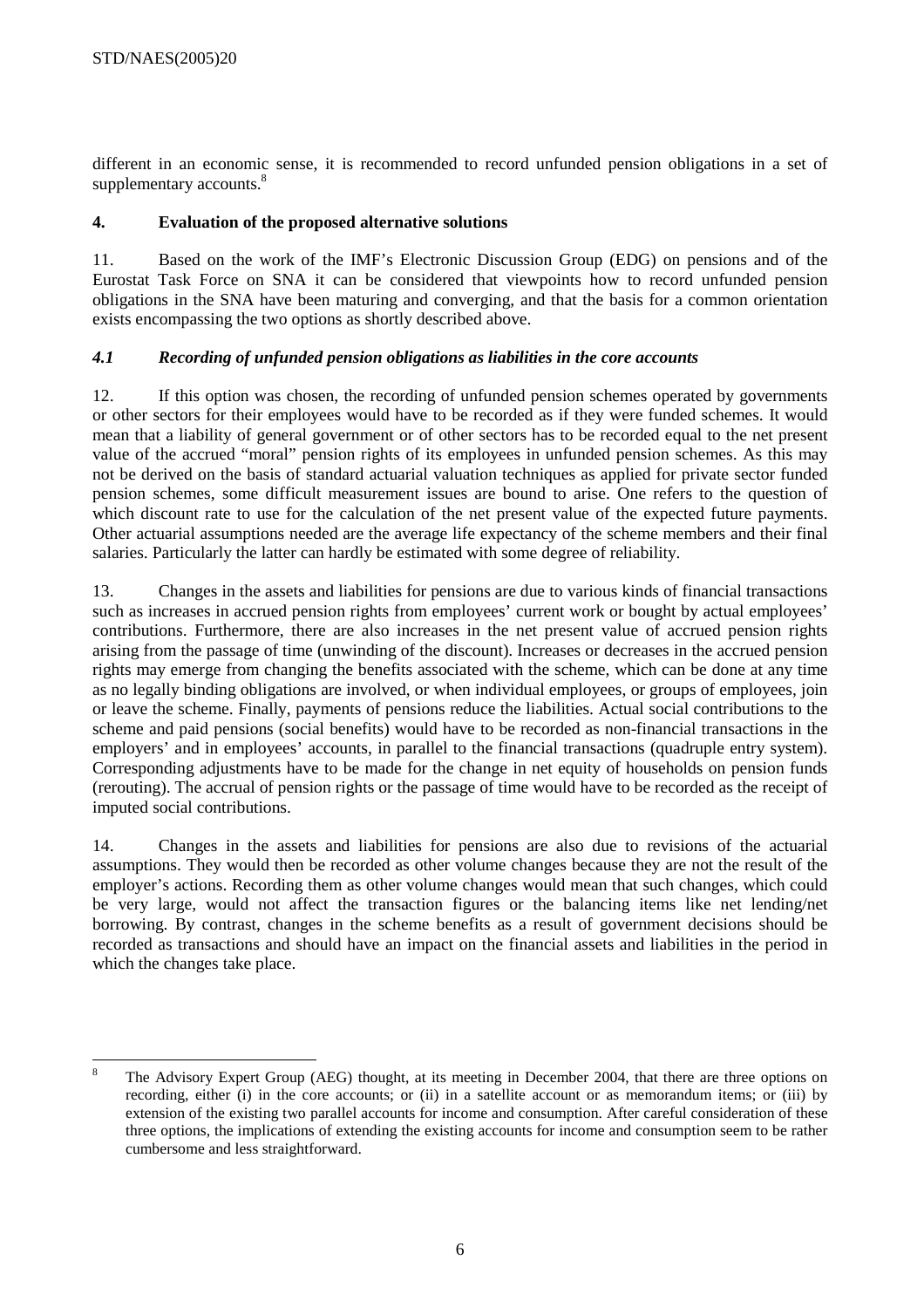# *4.2 Recording of unfunded pension obligations in a set of supplementary accounts*

15. The recording of unfunded pension schemes operated by governments or other sectors for their employees in a set of supplementary accounts and not in the core accounts is recommended because of various reasons.

16. First, the choice to treat only obligations of unfunded employer pension schemes as liabilities is quite arbitrary. This is especially valid for economies in which a large proportion of the pensions is organised and financed on a pay-as-you-go basis. These pensions are thus organised in general like social security schemes, which are imposed, controlled and financed by the government. They usually cover the entire population, or large sections of it. Their receipts mainly consist of social contributions paid by individuals and by employers on behalf of their employees, but they may also be partly financed out of taxes or other government revenue. Participation in social security schemes is usually compulsory. The social benefits paid to individuals are not necessarily determined by the amounts they previously paid as contributions. A small amount of financial assets might be held as a liquidity reserve. Normally, it is not possible to clearly distinguish those two types of pension arrangements, unfunded employer pension schemes and social security schemes. Besides, individuals who are not eligible for the old-age pension may be entitled to other forms of social assistance, for which the government anyway pays.

17. Second, intractable measurement issues arise if no stock and flow data are available that are calculated according to the actuarial criteria used by insurance corporations and autonomous pension funds. For instance, an appropriate discount rate must then be chosen, which is not self-evident and could lead to widely varying outcomes. It could be based on the long-term government bond rate as an indicator of the actual cost of borrowing, on the average yield of an investment portfolio of a typical autonomous pension fund or on a social time preference rate. While population forecasts may to some extent be reliable, it is extremely difficult to make appropriate employment and income forecasts by institutional sector over a (very) long time horizon. The compilation of future entitlements based on such assumptions may have to be revised continuously and substantially. As a consequence, fiscal variables such as government deficit and debt would be surrounded by a high degree of uncertainty and be prone to manipulation.<sup>9</sup>

18. Third, from an analytical perspective there are no good reasons to impute funds for a pension scheme that is unfunded. Following the quadruple-entry principle in national accounts, financial assets would then be recorded in the household accounts and liabilities in the accounts of the employer's sector implying the same economic behaviour as if a funded pension scheme existed. However, it is questionable whether households paying unfunded pension contributions and governments that maintain a pay-as-yougo system behave similarly to households and governments in an environment of a funded pension scheme. In fact, if this were the case, the rationale for advocating reforms of pension systems in countries with substantial unfunded schemes would completely disappear.

19. Fourth, funded schemes carry out financial investments depending on their financial conditions and the legal framework. It would be nearly impossible to reflect such a scenario also for unfunded schemes and it would in any case not describe economic reality. Moreover, the current recording of unfunded schemes organised on a pay-as-you-go basis describes rather accurately the economic behaviour of both sides as well as the associated risks and rewards related to such a system.

 $\overline{a}$ In this context, the ongoing work of the EPC and of its Working Group on Ageing Populations (AWG) reveals the significant differences in outcomes that result from using different model assumptions. Related to the comparability and transparency of the future assessments between Member States it is said that a reliance on data produced by national institutions hampered comparability due to different definitions and measurement techniques. See European Commission (DG ECFIN), 13 April 2005.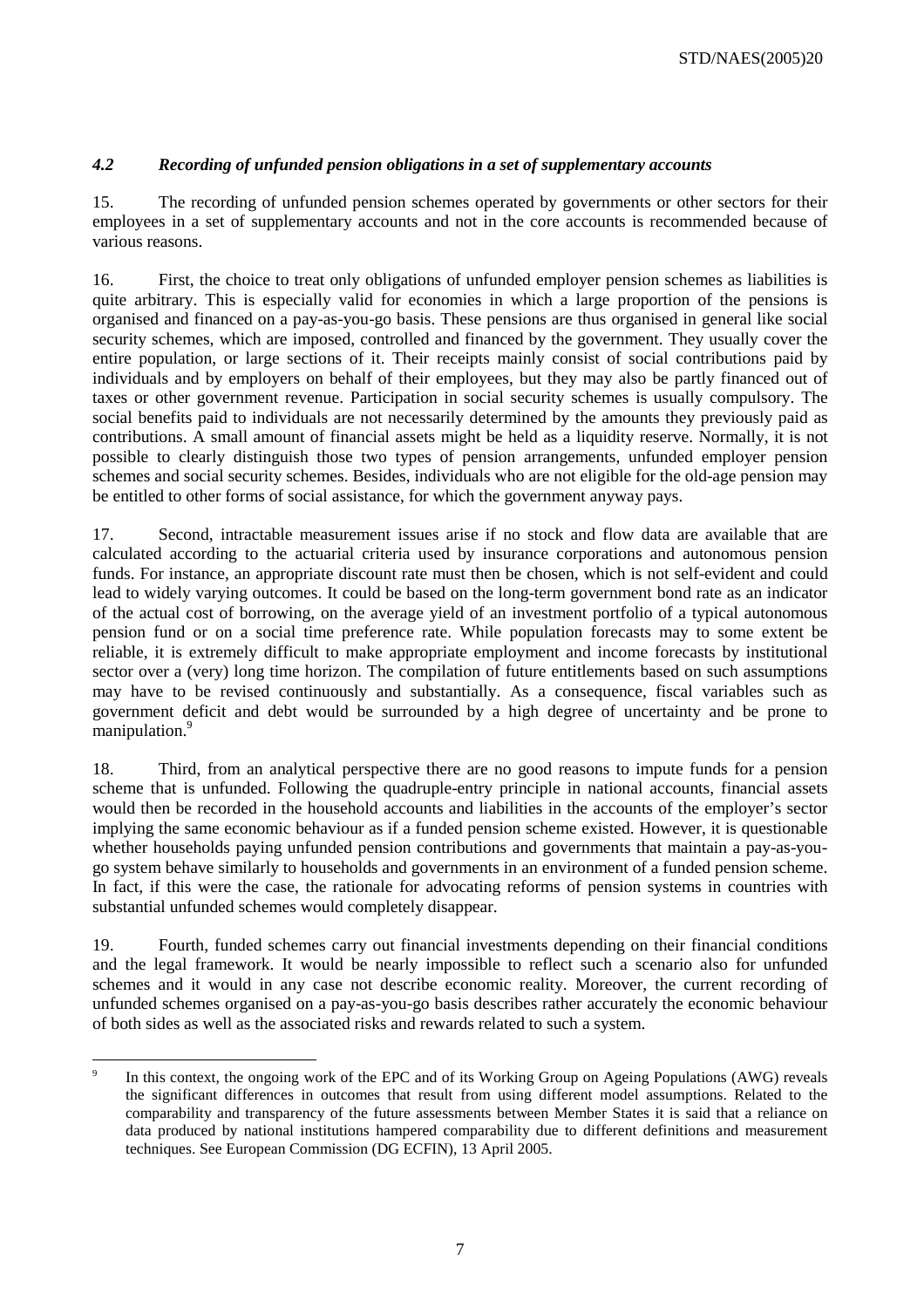20. To conclude, there is a well-founded interest in showing comprehensive model simulations of future commitments of governments derived from unfunded pension schemes. Because of the similarity of unfunded employer pension schemes and social security pension schemes, a set of supplementary estimates is recommended, in which stocks and flows are modeled for unfunded employer schemes and for social security schemes, but not for social assistance.

# **5. Preferred recommended solution**

21. The preferred recommended solution for recording of stocks and flows related to unfunded pension schemes operated by governments or other sectors for their employees and to social security pension schemes is to show them in a set of supplementary accounts. In this context, the same rules are applied as for funded schemes, but the assumptions should be made explicit. Preferably, a sensitivity analysis should be conducted. As a result, the current treatment of unfunded schemes in the core accounts does not change, while all supplementary model estimates are recorded in a separate set of (implicit) transaction accounts, other flow accounts, and balance sheets.

22. The recording of various economic events is described in Annex 2, such as (1) the accrual of pension rights from employees' current work; (2) the actual employees' contributions to the scheme; (3) the receipts from employees entering the scheme or payments to employees leaving the scheme; (4) the pensions paid to retired employees; (5) the increase in the net present value of accrued pension rights from the passage of time (unwinding the discount on future liabilities); (6) the revision of actuarial assumptions (changes of the discount rate, the average life expectancy or the final salaries of the scheme members); and (7) the changes of scheme benefits in respect of rights already accrued. Finally, the accounting treatment of a lump sum payment from a funded scheme to an unfunded scheme is described in the extended system.<sup>10</sup>

23. The proposed recording requires no new transactions categories to be created either for the core accounts or for the supplementary accounts.

# **6. Implications for the System**

24. By assessing the appropriate treatment of unfunded employer pension schemes in the new SNA it has to be taken into consideration that unfunded employer pension schemes and social security schemes are often close substitutes to each other. As a consequence, it seems to be more appropriate to treat both of them in the same way in the core accounts, i.e., as pay-as-you-go systems. This better reflects economic reality than would be the case if unfunded schemes are treated like funded schemes in the accounts.

 $10<sup>10</sup>$ See the decision by Eurostat of 25 February 2004 on "Payments to government by corporations in the context of the transfer to government of their pension obligations." Eurostat has decided that the payments received by a government from a corporation in the context of a transfer of obligations under funded schemes that the corporation operates for its own employees should be recorded as government revenue and should therefore have a positive impact on government surplus or deficit (EDPB9). As a consequence, the payments connected to the transfer to government of pension obligations have the same impact on government deficit in the cases of both funded and unfunded schemes organised by a corporation. In both cases, funded and unfunded, the counterpart of the cash received by government is an unrequited transaction, classified as a capital transfer (codified D99 in ESA95) and the pension obligations taken over by government are not recorded in the form of an ESA95 liability. According to the accrual principle, the capital transfer should be recorded at the time the pension obligations are effectively transferred and not at the time of the payment(s). In the future, the improvement in government surplus or deficit due to this capital transfer will be offset by the payment of benefits that government has to pay and that will be recorded as government expenditure and thus will have a negative impact on government surplus or deficit in the coming years. Therefore, the Eurostat decision ensures that, in all cases, the transfer of pension obligations is neutral (or very close to neutrality) over time.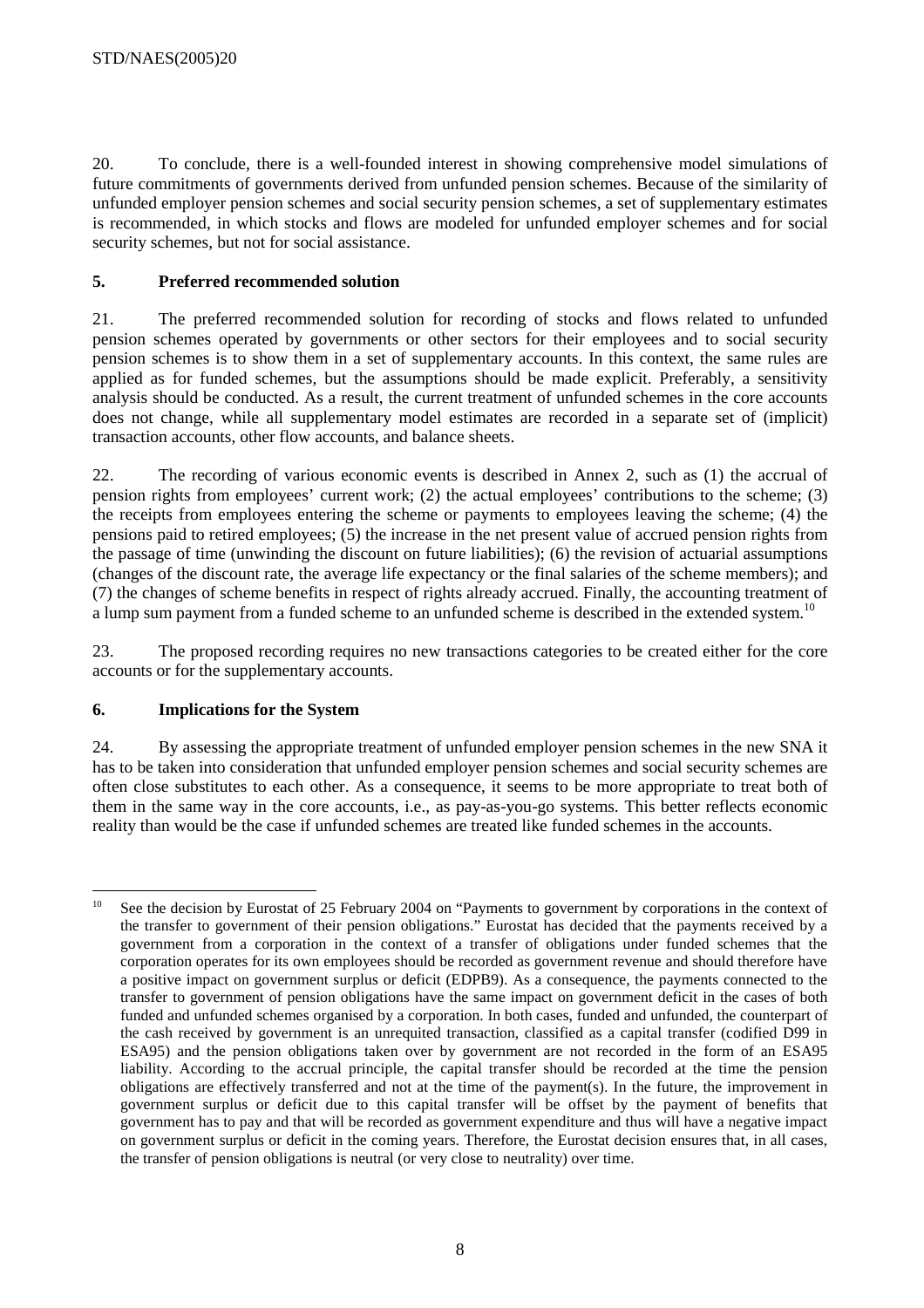25. Actuarial calculations are often not available for such schemes. Accordingly, rather complicated model calculations would have to be carried out by statistical offices based on incomplete data sets leading to large modifications and revisions of the data.

26. The supplementary set of accounts may also incorporate the recording of all kinds of other implicit assets and liabilities, like loan provisions or one-off guarantees. A more general approach how to break down such implicit assets and liabilities has been proposed by the second AEG meeting in December 2004, distinguishing between provisions to cover events likely to happen but of an uncertain timing, provisions to cover events certain to happen but of an uncertain timing, contingencies, and impairment.

27. The compilation of such a supplementary set of flow and stock models has the advantage that users are provided with a broad set of statistical information that may help to assess, for instance, the corporate risks as they are impacted by loan provisioning, securitisation and other specific financing arrangements. This would also be in line with the increasing focus on issues related to financial stability analysis. Considering government risks, they are partly covered by pension schemes and uncertainties arising from future pension reforms and demographic developments.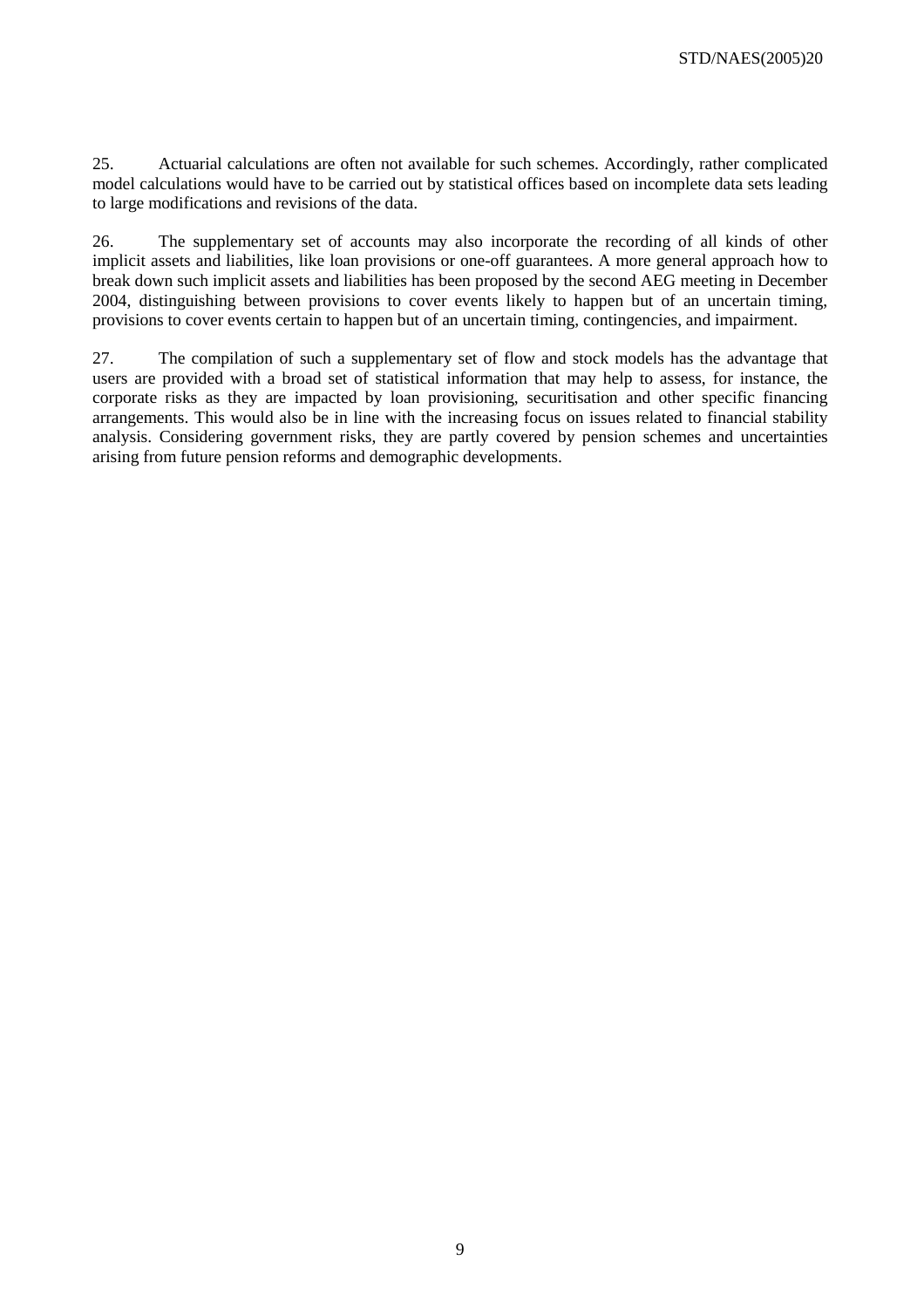## *References*

Council of the European Union (ECOFIN) (2005), Report of the ECOFIN Council to the European Council, Improving the implementation of the Stability and Growth Pact, Brussels, 21 March 2005.

European Commission (DG ECFIN) (2005), The sustainability of public finances based on the 2004 updates of stability and convergence programmes, note for the attention of the Economic Policy Committee, Brussels, 13 April 2005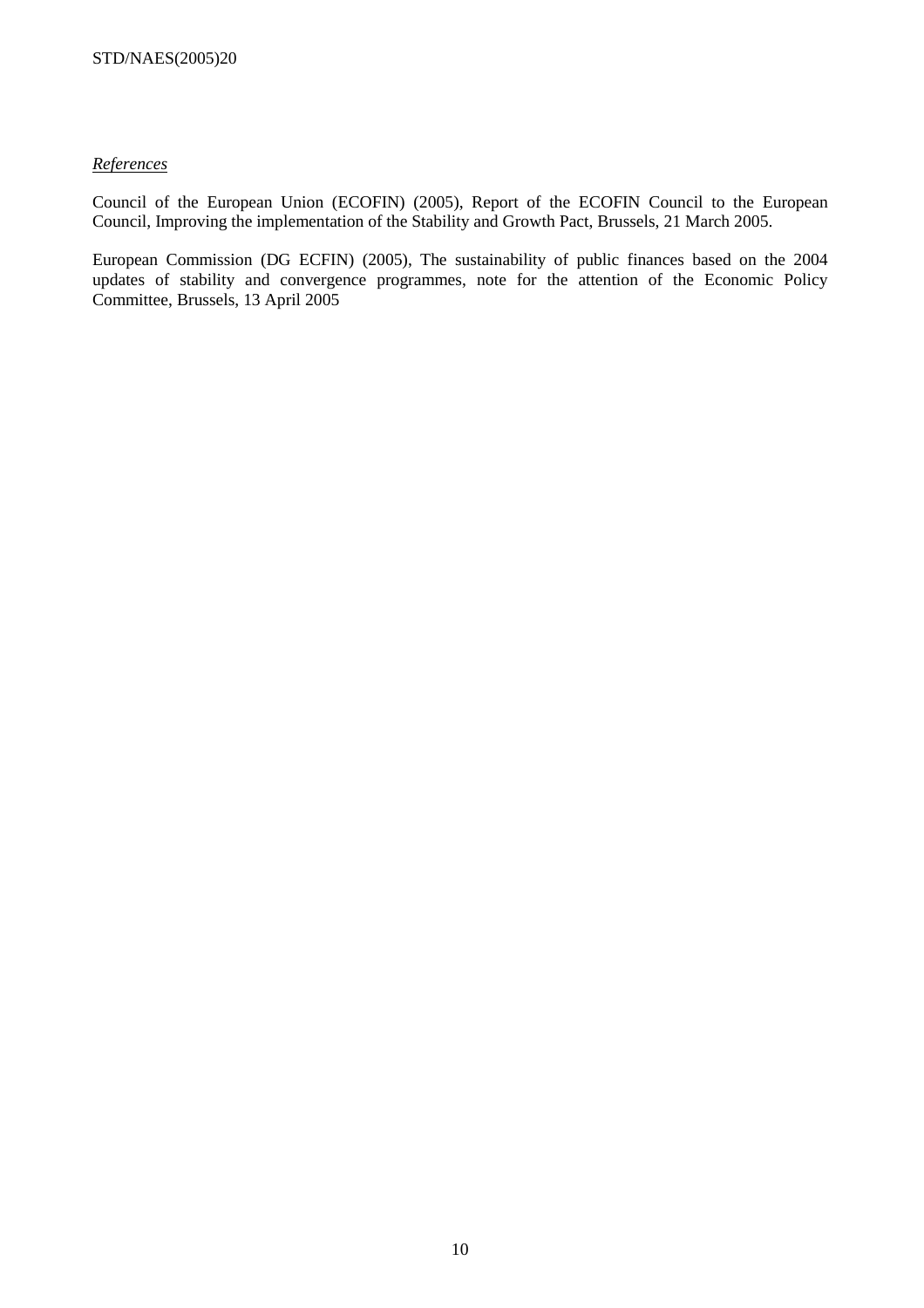# **ANNEX 1**

#### *Sector classification of insurance*

For insurance, the ESA95 distinguishes between **social insurance** and **insurance for individuals** like life insurance contracts (see Table 1, column 1).

#### **Table 1**

#### **Sector classification of insurance**

|                                                                                                                                       | <b>Scheme attributes</b>                          |                                   |                                          |                                 |                                                  |
|---------------------------------------------------------------------------------------------------------------------------------------|---------------------------------------------------|-----------------------------------|------------------------------------------|---------------------------------|--------------------------------------------------|
| <b>Collective or</b><br>individual<br>insurance?                                                                                      | Who for?                                          | <b>Funding and control?</b>       |                                          | <b>Sector</b><br>classification | <b>Example</b>                                   |
| Collective:<br>Social<br>insurance<br>scheme<br>organised for<br>certain groups<br>who are<br>obliged to<br>participate <sup>11</sup> | Organised by<br>employers for<br>own<br>employees | Funded                            | Funds held by<br>employers <sup>12</sup> | Employer's<br>sector            | Autonomous or non-<br>autonomous pension<br>fund |
|                                                                                                                                       |                                                   |                                   | Funds held by<br>other units $13$        | Pension funds'<br>sector        | Autonomous pension<br>fund                       |
|                                                                                                                                       |                                                   |                                   | Unfunded                                 |                                 | Scheme organised for<br>civil servants           |
|                                                                                                                                       |                                                   | Funded                            | Controlled by<br>government $14$         | Government<br>sector            | Defined benefit funded<br>pension scheme         |
|                                                                                                                                       | Other groups                                      |                                   | Controlled by<br>other units             | Pension funds'<br>sector        | Defined contribution<br>funded pension scheme    |
|                                                                                                                                       | Unfunded                                          | Controlled by<br>government       | Government<br>sector                     | Social security scheme          |                                                  |
|                                                                                                                                       |                                                   | Controlled by<br>other units $15$ | Sector of<br>controlling units           | Unlikely                        |                                                  |
| Individual<br>insurance <sup>16</sup>                                                                                                 | Individuals                                       |                                   | Funded                                   | Pension funds'<br>sector        | Life insurance contract                          |

 $11\,$ See 1995 ESA, paragraph 4.87.

<sup>&</sup>lt;sup>12</sup> Referred to in 1995 ESA as non-autonomous pension schemes. They are relatively common in some countries for non-government employers; rare for government employers.

<sup>&</sup>lt;sup>13</sup> Annex III of 1995 ESA, paragraph 5 says this is where contributions are paid to insurance corporations and autonomous pension funds that are separate institutional units.

<sup>&</sup>lt;sup>14</sup> See 1995 ESA, paragraph 2.74 says: "General government is responsible for the management of the institution in respect of the settlement or approval of the contributions and benefits independently from its role as a supervisor."

<sup>&</sup>lt;sup>15</sup> An unlikely arrangement.

<sup>16</sup> See 1995 ESA paragraph 4.86(a).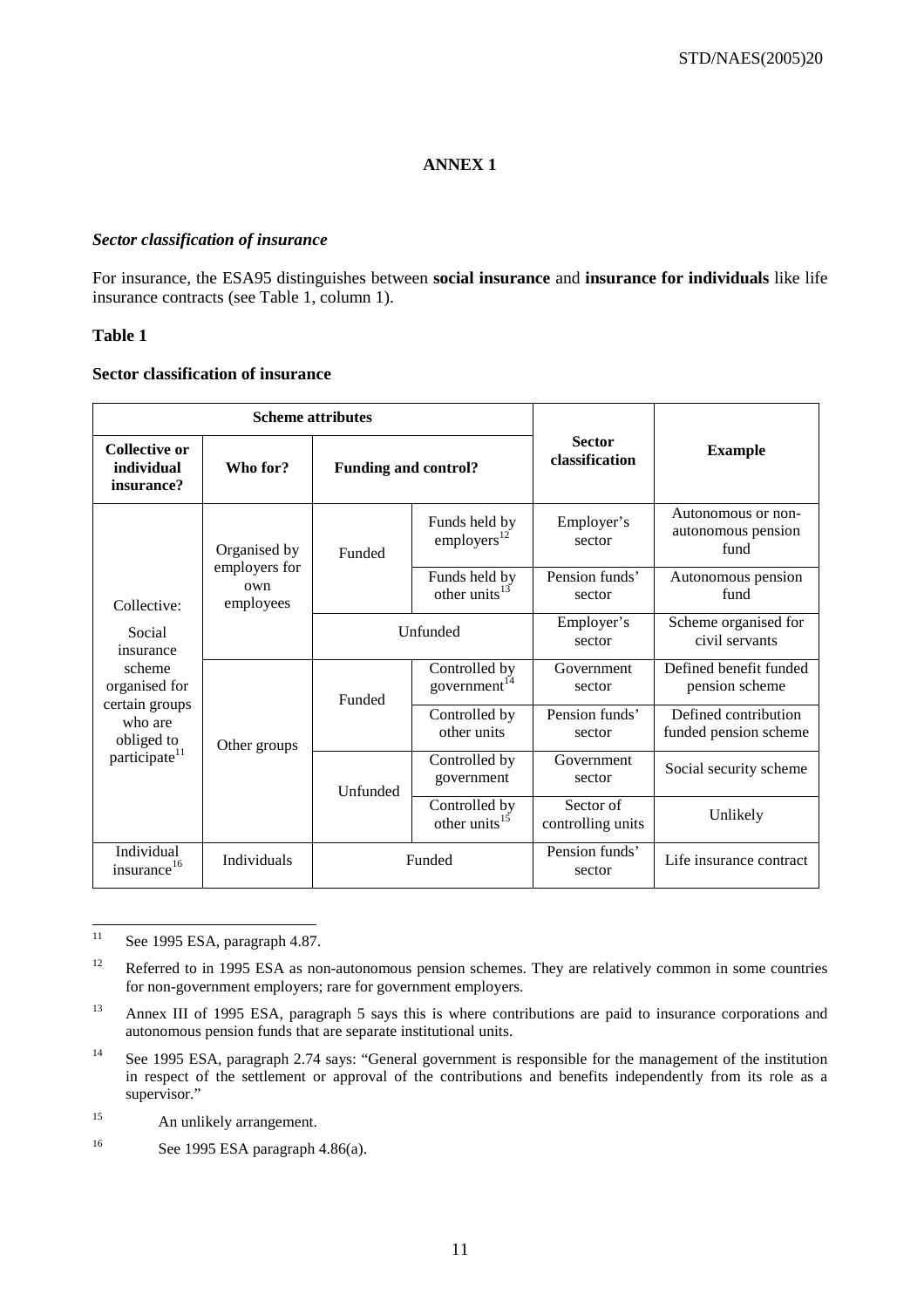Different types of social insurance schemes are considered: There are **schemes organised by employers for their own employees**, which may be funded or unfunded. A funded employer pension scheme belongs to the sector holding the funds, either the employer in form of a non-autonomous pension fund or an autonomous pension fund. Unfunded schemes may be organised, for instance, for civil servants, which belong to the employer's sector - often units within general government.

**Schemes organised for other groups**, either funded or unfunded, and controlled by government, are part of the government sector and grouped into the sub-sector social security systems.<sup>17</sup>

The **reasoning behind the different institutional classification and accounting treatment** of social insurance schemes is essentially based on specific functional criteria as outlined in Table 1: First, is the scheme organised by employers for their own employees or for the entire community or large part of it? Second, is the scheme funded or unfunded? Third, who controls the scheme?

Combining the three criteria leads to several 'clear-cut' cases: For instance, all **PAYG or social security schemes** as unfunded schemes are organised for the entire community or large parts of the community.

Furthermore, **funded schemes organised by employers for their own employees** are usually privately organised. They are determined by mutual agreement between the individual employers and their employees and the benefits are linked to the contributions. Compared to social security schemes the pension scheme members are now exposed to the risks of the pension fund's performance. As they are funded schemes, the pension fund reserves are held by the funds usually established by employers to provide pensions for employees after retirement. Assets are accumulated for households in the form of net equity in pension fund reserves to whom the corresponding income is also attributed. Such accumulations are determined by the actual contributions into the pension fund payable by employees, employers or others less the amounts payable to retired persons. The income earned from the investment of reserves of pension funds has to be added, while the service charges have to be excluded necessary to manage the funds.

Borderline cases are to be distinguished. Their sector classification is mainly determined by the fact who controls and bears the risks of the scheme. In this respect, the risk of **unfunded employer schemes**  organised for civil servants is mainly with government units. Otherwise, **funded schemes with defined contributions** are usually controlled by units outside government, while **funded schemes with defined benefits** are controlled by government. Accordingly, the risks of defined contribution schemes are beared by the pension scheme members, while the risks of defined benefits schemes are mainly with government units.

 $17$ In the 1995 ESA or 1995 SNA, a government controls a corporation if it has the ability to determine the general corporate policy. Discussions are ongoing to extend the definition of control taking into account the International Public Sector Accounting Standards (IPSAS).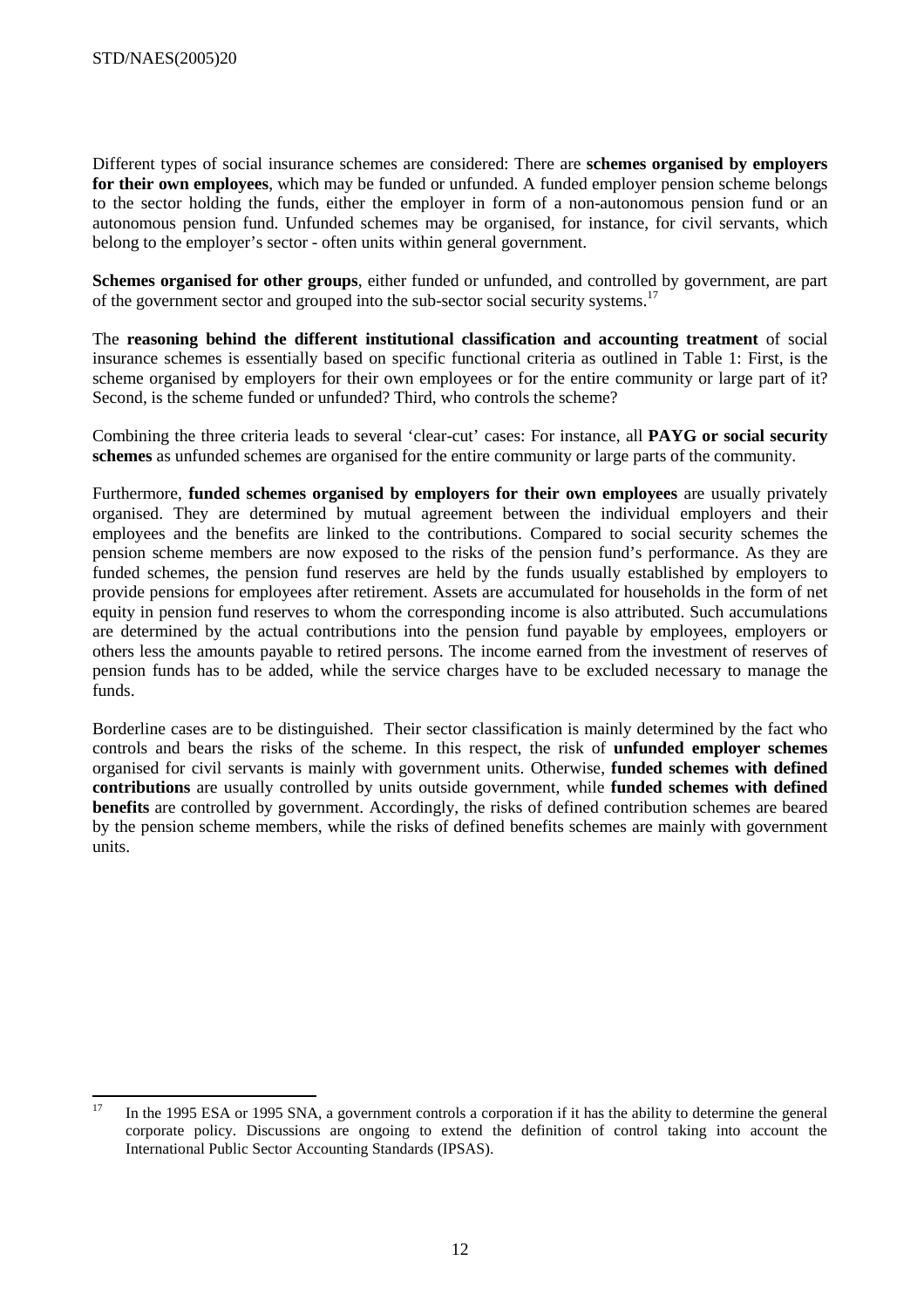# **ANNEX 2**

## *Accounting treatment of specific economic events of an unfunded pension scheme*

#### **a. Accrual of pension rights from employees' current work**

The ESA95 regards an employer operating an unfunded scheme as making an imputed contribution to the scheme on behalf of his employees. The imputed social contribution (D.122) is part of compensation to employees and is shown as payable by the employer in the generation of income account and receivable by households in the allocation of primary income account as parts of the *core accounts*. The employer's imputed contribution is shown again in the secondary distribution of income account as item D.612, payable by households and receivable by the employer. The amount of this contribution should be determined by reference to the employer's future obligations to provide benefits. In practice, however, the contribution is usually set equal to benefits payable in the current period (less employees' social contributions).<sup>18</sup>

Corresponding entries are made in the *supplementary accounts* as an adjustment for the change in net equity of households in pension funds reserves (D.8) in the use of disposable income account and in the financial account (F.612). Table 1 describes the accounting treatment of the accrual of pension rights.

|                                                   | Table 1: Accrual of pension rights from employees' current work |                      |                         |                          |  |
|---------------------------------------------------|-----------------------------------------------------------------|----------------------|-------------------------|--------------------------|--|
|                                                   | Employee                                                        |                      | Employer                |                          |  |
|                                                   | Core accounts                                                   |                      |                         |                          |  |
| Uses<br>Resources                                 |                                                                 | Uses                 |                         | Resources                |  |
| Imputed social                                    | Imputed compensation of                                         |                      | Imputed compensation of | Imputed social           |  |
| employee $(D.122+)$<br>contribution ( $D.612 +$ ) |                                                                 | employee $(D.122 +)$ |                         | contribution $(D.612 +)$ |  |
| Supplementary accounts                            |                                                                 |                      |                         |                          |  |
| Uses                                              | Resources                                                       |                      | Uses                    | Resources                |  |
|                                                   | <i>Implicit pension funds</i>                                   |                      | Implicit pension funds  |                          |  |
| reserves $(D.8 +)$                                |                                                                 |                      | reserves $(D.8 +)$      |                          |  |
| Net acquisition of                                |                                                                 |                      | Net acquisition of      | Net incurrence of        |  |
| financial assets                                  | Net incurrence of liabilities                                   |                      | financial assets        | liabilities              |  |
| Implicit pension funds                            |                                                                 |                      |                         | Implicit pension funds   |  |
| reserves $(F.612 +)$                              |                                                                 |                      |                         | reserves $(F.612 +)$     |  |

## **b. Actual employees' contributions to the scheme**

Actual contributions by employees, if any, are shown as part of D.6112, payable by households and receivable by the employer's sector – with corresponding entries in the financial account. The corresponding (implicit) entries made in the *supplementary accounts* are the same as in the case of the accrual of pension rights from employees' current work. The detailed accounting treatment is shown in Table 2.

<sup>18</sup> See Annex III of the ESA95 on insurance, paragraph 24. In some countries, data on accruing pension rights are used since the information is already collected for public finance control purposes.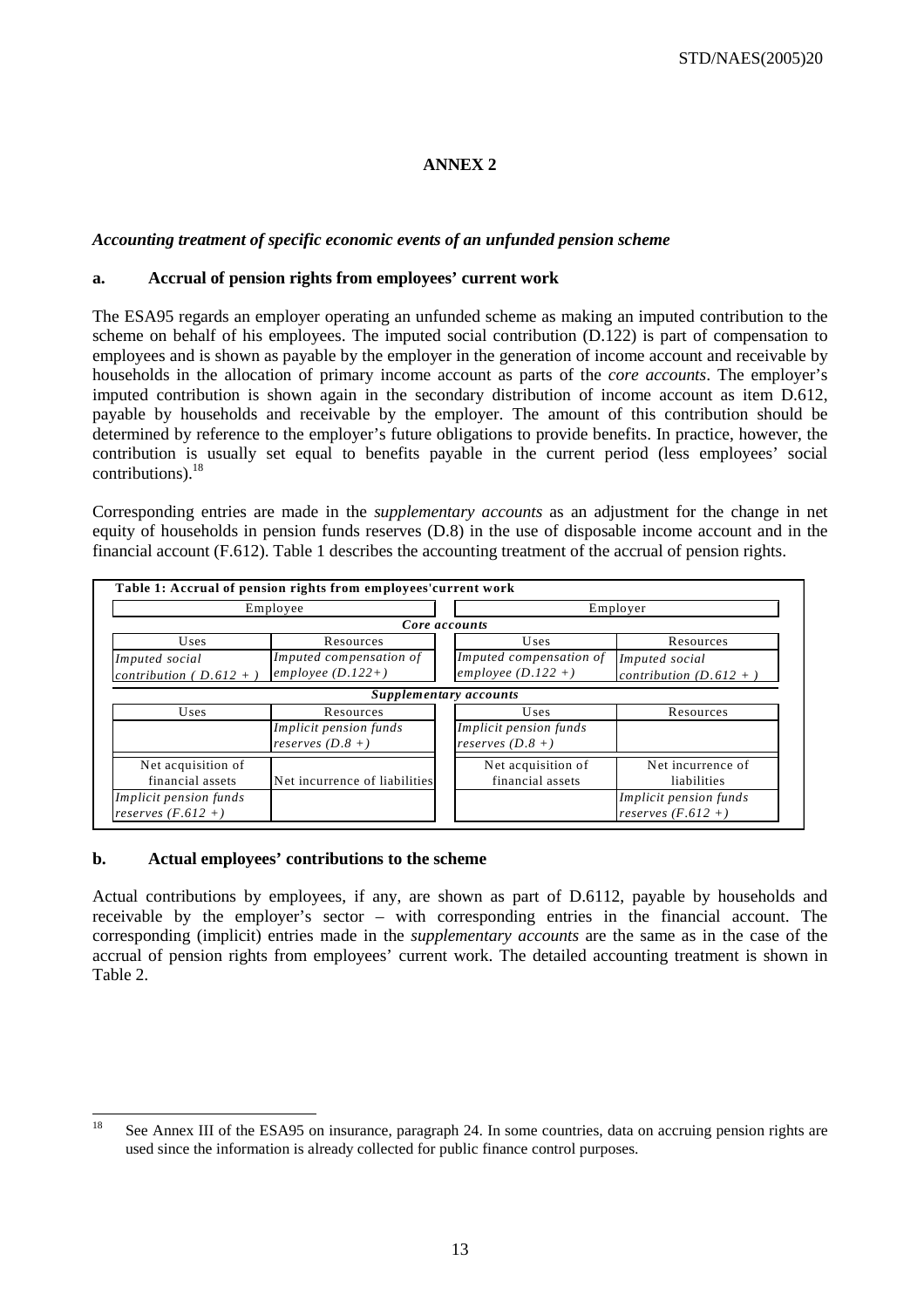| Employee                                                                  |                                                               | Employer                                                                                             |                                            |  |  |
|---------------------------------------------------------------------------|---------------------------------------------------------------|------------------------------------------------------------------------------------------------------|--------------------------------------------|--|--|
|                                                                           |                                                               | Core accounts                                                                                        |                                            |  |  |
| Uses                                                                      | Resources                                                     | Uses                                                                                                 | Resources                                  |  |  |
| Actual social contributions<br>$(D.6112 +$                                |                                                               |                                                                                                      | Actual social contributions<br>$(D.6112 +$ |  |  |
| Net acquisition of financial<br>assets<br>Currency and deposits $(F, 2-)$ | Net incurrence of liabilities                                 | Net acquisition of financial assets Net incurrence of liabilities<br>Currency and deposits $(F, 2+)$ |                                            |  |  |
|                                                                           |                                                               | Supplementary accounts                                                                               |                                            |  |  |
| Uses                                                                      | Resources<br>(Implicit) pension funds<br>reserves $(D, 8 + )$ | Uses<br>(Implicit) pension funds reserves<br>$(D.8 +)$                                               | Resources                                  |  |  |
| Net acquisition of financial<br>assets<br>(Implicit) pension funds        | Net incurrence of liabilities                                 | Net acquisition of financial assets Net incurrence of liabilities                                    | (Implicit) pension funds                   |  |  |
| reserves $(F.612 + )$                                                     |                                                               |                                                                                                      | reserves $(F.612 +$                        |  |  |

# **c. Receipts from employees entering the scheme or payments to employees leaving the scheme**

Similar accounting entries have to be recorded as described in 4.2 if receipts from employees entering the scheme or payments to employees leaving the scheme have been made (Tables 3a and 3b).

| Table 3a: Receipts from employees entering the scheme |                               |                                 |                               |  |
|-------------------------------------------------------|-------------------------------|---------------------------------|-------------------------------|--|
| Employee                                              |                               | Employer                        |                               |  |
|                                                       |                               | Core accounts                   |                               |  |
| Uses                                                  | Resources                     | Uses                            | Resources                     |  |
| <i>Lump</i> sum payments $(D.9 +)$                    |                               |                                 | Lump sum payments $(D.9 +)$   |  |
| Net acquisition of financial                          |                               | Net acquisition of financial    |                               |  |
| assets                                                | Net incurrence of liabilities | assets                          | Net incurrence of liabilities |  |
| Currency and deposits $(F, 2-)$                       |                               | Currency and deposits $(F, 2+)$ |                               |  |
|                                                       |                               | Supplementary accounts          |                               |  |
| Uses                                                  | Resources                     | Uses                            | Resources                     |  |
|                                                       | Pension reserves $(D, 8+)$    | Pension reserves $(D, 8+)$      |                               |  |
| Net acquisition of financial                          |                               | Net acquisition of financial    |                               |  |
| assets                                                | Net incurrence of liabilities | assets                          | Net incurrence of liabilities |  |
| (Implicit) pension funds                              |                               |                                 | (Implicit) pension funds      |  |
| reserves $(F.612+)$                                   |                               |                                 | reserves $(F.612+)$           |  |

|                                                 | Employee                                    | Employer                                                          |                                                 |  |  |
|-------------------------------------------------|---------------------------------------------|-------------------------------------------------------------------|-------------------------------------------------|--|--|
|                                                 |                                             | Core accounts                                                     |                                                 |  |  |
| <b>Uses</b>                                     | Resources                                   | Uses                                                              | Resources                                       |  |  |
| Lump sum payments $(D.9+)$                      |                                             | Lump sum payments $(D, 9+)$                                       |                                                 |  |  |
| Net acquisition of financial<br>assets          | Net incurrence of liabilities               | Net acquisition of financial assets Net incurrence of liabilities |                                                 |  |  |
| Currency and deposits $(F.2+)$                  |                                             | Currency and deposits $(F. 2-)$                                   |                                                 |  |  |
|                                                 | Supplementary accounts                      |                                                                   |                                                 |  |  |
| <b>Uses</b>                                     | Resources                                   | Uses                                                              | Resources                                       |  |  |
|                                                 | (Implicit) pension funds<br>reserves (D.8-) | (Implicit) pension funds reserves<br>$(D.8-)$                     |                                                 |  |  |
| Net acquisition of financial<br>assets          | Net incurrence of liabilities               | Net acquisition of financial assets Net incurrence of liabilities |                                                 |  |  |
| (Implicit) pension funds<br>reserves $(F.612-)$ |                                             |                                                                   | (Implicit) pension funds<br>reserves $(F.612-)$ |  |  |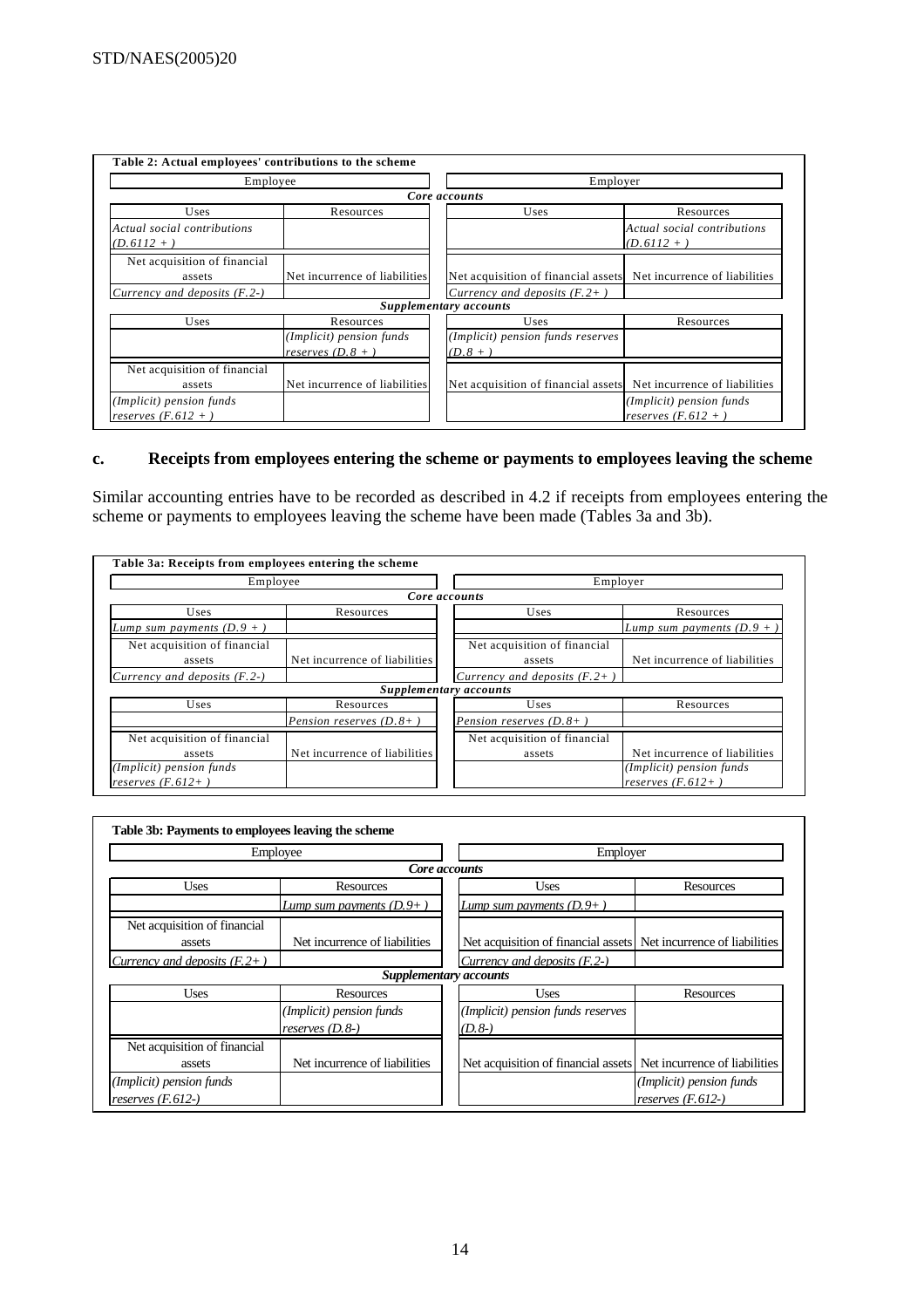## **d. Pensions paid to retired employees**

The secondary distribution of income account as part of the *core accounts* also shows pensions and other benefits as part of D.62 (D.623 as unfunded employee social benefits), receivable by households and payable by the employer. Corresponding entries have to be made in the *supplementary accounts* as a negative adjustment for the change in net equity of households in pension funds reserves in the use of disposable income account and in the financial account. Table 4 describes the accounting treatment of the pensions paid to retired employees.

| Employee                     |                               | Employer                        |                          |  |  |
|------------------------------|-------------------------------|---------------------------------|--------------------------|--|--|
|                              |                               | Core accounts                   |                          |  |  |
| Uses                         | Resources                     | Uses                            | Resources                |  |  |
|                              | Actual social benefits        | Actual social benefits          |                          |  |  |
|                              | $(D.623+)$                    | $(D.623+)$                      |                          |  |  |
| Net acquisition of financial |                               | Net acquisition of financial    | Net incurrence of        |  |  |
| assets                       | Net incurrence of liabilities | assets                          | liabilities              |  |  |
| Currency and deposits        |                               | Currency and deposits $(F, 2-)$ |                          |  |  |
|                              |                               | Supplementary accounts          |                          |  |  |
| Uses                         | Resources                     | Uses                            | Resources                |  |  |
|                              | (Implicit) pension funds      | (Implicit) pension funds        |                          |  |  |
|                              | reserves $(D.8-)$             | reserves $(D.8-)$               |                          |  |  |
| Net acquisition of financial |                               | Net acquisition of financial    | Net incurrence of        |  |  |
| assets                       | Net incurrence of liabilities | assets                          | liabilities              |  |  |
| (Implicit) pension funds     |                               |                                 | (Implicit) pension funds |  |  |
| reserves $(F.612-)$          |                               |                                 | reserves $(F. 612)$      |  |  |

## **e. Increase in the net present value of accrued pension rights from the passage of time (unwinding the discount on future liabilities)**

The increase of the net present value of accrued pension rights, as a result of the unwinding of the discount, should (theoretically) be recorded in the *core accounts* as the employer operating an unfunded scheme as making an imputed contribution to the scheme on behalf of his employees. The imputed social contribution (D.122) is part of compensation to employees and is shown as property income (D.44) payable by the employer in the generation of income account and receivable by households in the allocation of primary income account. Corresponding (implicit) entries are made in the *supplementary accounts* as an adjustment for the change in net equity of households in pension funds reserves (D.8) in the use of disposable income account and in the financial account (F.612). Table 5 describes the accounting treatment of the increase in the net present value of accrued pension rights.

Entries should all be in the supplementary accounts.

| Employee                               |                                               | Employer                                      |                          |  |
|----------------------------------------|-----------------------------------------------|-----------------------------------------------|--------------------------|--|
|                                        |                                               | Supplementary accounts                        |                          |  |
| Uses                                   | Resources                                     | Uses                                          | Resources                |  |
| Imputed social                         | Property income payable to                    | Property income payable to Imputed social     |                          |  |
| contributions $(D.612+)$               | employee $(D.44+)$                            | $emplope (D.44+)$                             | contributions $(D.612+)$ |  |
|                                        | (Implicit) pension funds<br>reserves $(D.8+)$ | (Implicit) pension funds<br>reserves $(D.8+)$ |                          |  |
|                                        |                                               | Net acquisition of financial                  | Net incurrence of        |  |
| Net acquisition of<br>financial assets | Net incurrence of liabilities                 | assets                                        | liabilities              |  |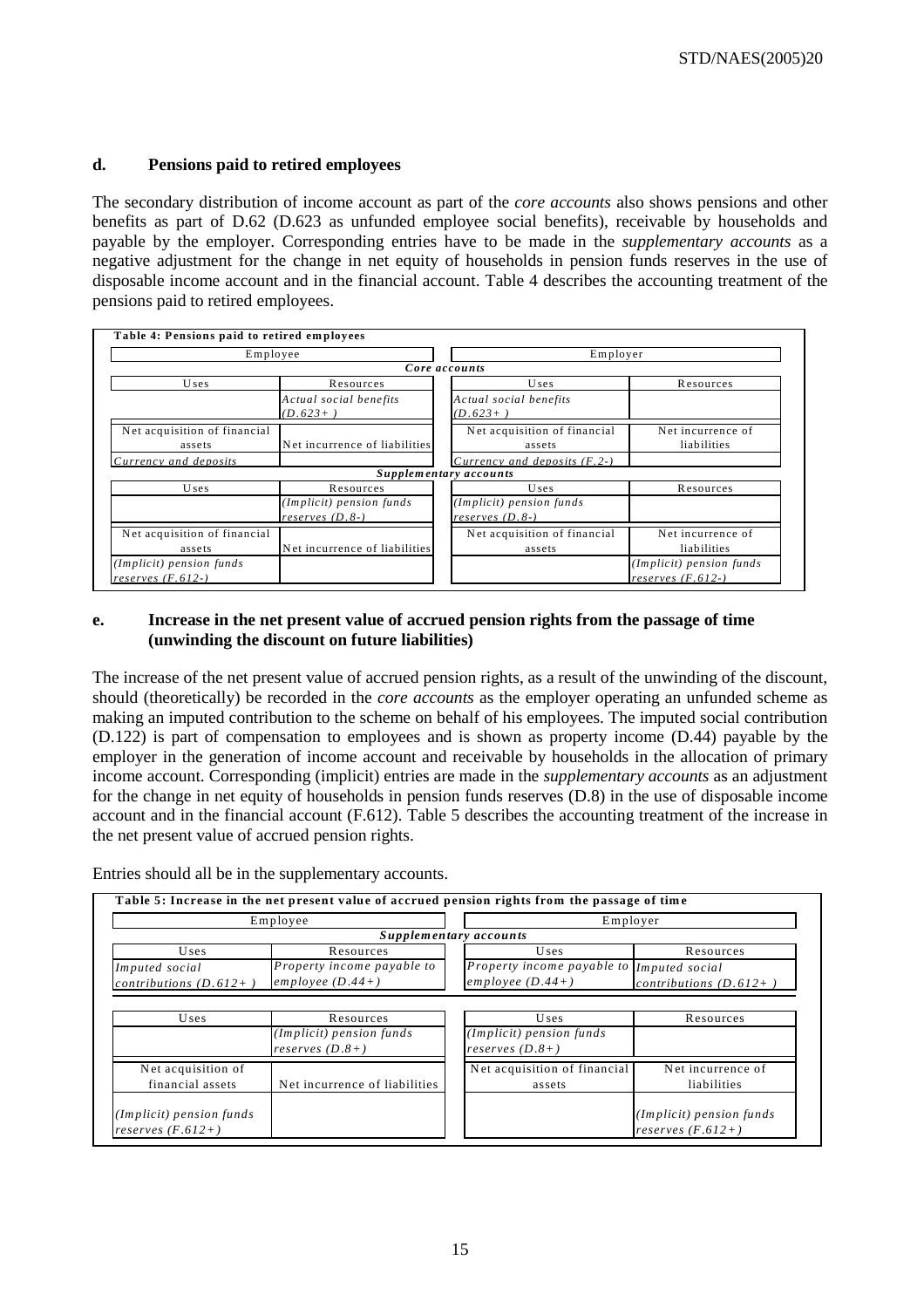## **f. Revision of actuarial assumptions (changes of the discount rate, the average life expectancy and the final salaries of the scheme members)**

Revisions of actuarial assumptions like changes of the discount rate, the average life expectancy and the final salaries of the scheme members are recorded in the *supplementary accounts* as other flows. These changes are not the result of the employers' actions. Or, since the supplementary accounts would not be constrained by the "no holding gains above the line" rule in SNA, transactions could be recorded in D.8 and F.6. instead of other flows like Table 7.

| Table 6: Revision of actuarial assumptions                    |  |  |                                                           |  |  |  |
|---------------------------------------------------------------|--|--|-----------------------------------------------------------|--|--|--|
| Employee                                                      |  |  | Employer                                                  |  |  |  |
|                                                               |  |  |                                                           |  |  |  |
| Other flows in financial assets<br>Other flows in liabilities |  |  | Other flows in liabilities                                |  |  |  |
|                                                               |  |  | (Implicit) pension funds                                  |  |  |  |
| reserves $(+)$                                                |  |  | reserves $(+)$                                            |  |  |  |
|                                                               |  |  | Supplementary accounts<br>Other flows in financial assets |  |  |  |

# **g. Changes of scheme benefits in respect of rights already accrued**

Otherwise, changes of scheme benefits in respect of rights already accrued are only recorded in the supplementary accounts as implicit transactions, i.e., as an adjustment for the change in net equity of households in pension funds reserves (D.8) in the use of disposable income account and in the financial account (F.612). Table 7 describes the corresponding accounting treatment.

| Employee                                        |                               | Employer                 |                                                 |  |
|-------------------------------------------------|-------------------------------|--------------------------|-------------------------------------------------|--|
|                                                 |                               | Supplementary accounts   |                                                 |  |
| Uses                                            | Resources                     | Uses<br>Resources        |                                                 |  |
|                                                 | (Implicit) pension funds      | (Implicit) pension funds |                                                 |  |
|                                                 | reserves $(D.8+)$             | reserves $(D.8+)$        |                                                 |  |
| Net acquisition of                              |                               | Net acquisition of       | Net incurrence of                               |  |
| financial assets                                | Net incurrence of liabilities | financial assets         | liabilities                                     |  |
| (Implicit) pension funds<br>reserves $(F.612+)$ |                               |                          | (Implicit) pension funds<br>reserves $(F.612+)$ |  |

# **h. Transfer of pension reserves from a funded to an unfunded employer scheme**

The recording of a lump sum payment from a funded employer pension scheme to an unfunded scheme is shown in Table 8. To appropriately reflect such a payment the accounting entries have to be shown for the three parties involved, the funded scheme, the unfunded scheme (the employer in previous examples) and the employee. For the funded scheme, the payment is shown in the core accounts a financial transaction reducing cash and pension liabilities. The unfunded scheme records the cash as a resource in the income account and as an acquisition of a financial asset also in the core accounts improving its (core) net lending. In contrast, the lump sum payment is a use for the employee reducing its pension reserves (in the core accounts) and therefore its (core) net lending. In parallel, its (implicit) pension reserves increase by the same amount as the (implicit) pension liabilities of the unfunded scheme do. The corresponding entries are made in the *supplementary accounts* as an adjustment for the change in net equity of households in pension funds reserves (D.8) in the use of disposable income account and in the financial account (F.612).